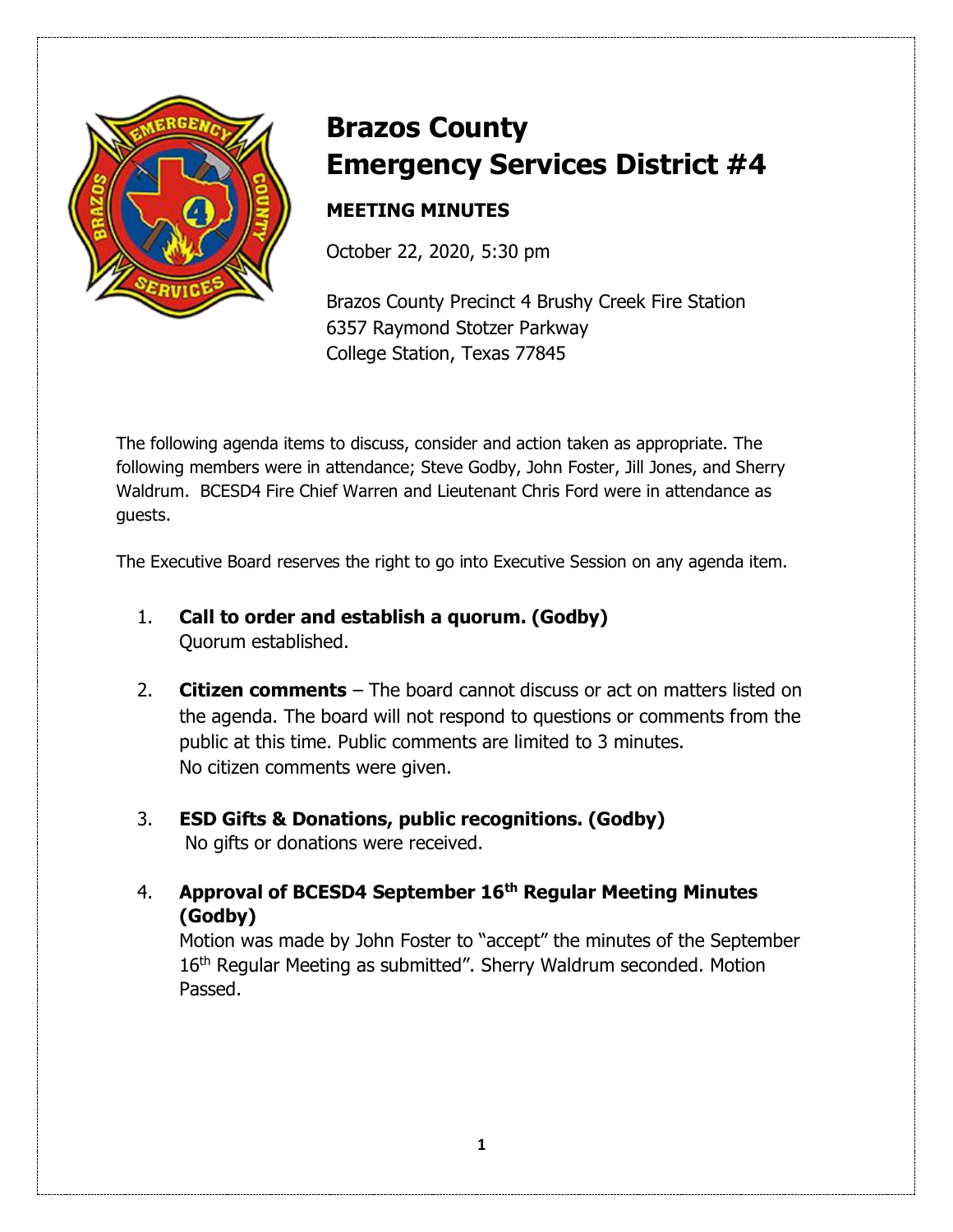5. **Treasurers Report including, but not limited to financial status, budget reports and account balances, bills and payments (Godby)** 

Steve Godby and Jill Jones discussed the current account balances, upcoming expenses and financial projections for the remainder of the year.

The Board unanimously approved to utilize the recent annexation payment from the City of Bryan to pay off the remaining debt on the USDA Loan for the "Smetana Cost Overrun). Jill Jones will contact the USDA to obtain the pay-off amount.

Jill Jones has initiated the collection of material for the full financial audit required this year. Thompson, Derrig & Craig, P.C. will be conducting the 2019-2020 financial audit.

6. **Report from Brazos County Precinct 4 VFD report (Chief Warren)** Chief Warren provided the Fire Chief Update including financial review, operations, training, apparatus, and facilities including status of repairs needed at Station 1, Station 2 and Station 3.

 This is an opportune time to replace the flooring at Station 2 since everything has been removed for the remodeling job. The Board authorized Chief Joe Don Warren to replace the flooring at Station 2 at a cost of \$8,200.00.

 Chief Warren purchased the 2.5-ton Military Surplus truck. Brush Truck 420 will be sent out to be painted next month. A 400-gallon water tank will be installed to make Brush Truck 420 ready for Wildland Fires.

 New member Nicholas Wayne Brown SFFMA FF I&II Certified was voted into the Brazos County Precinct 4 Fire Department.

7. **Brazos County Tax Assessor –Approval of the 2020 Tax Levy** The BCESD4 Board reviewed the final 2020 Levy Totals for Brazos County and board members cast votes on two separate motions: